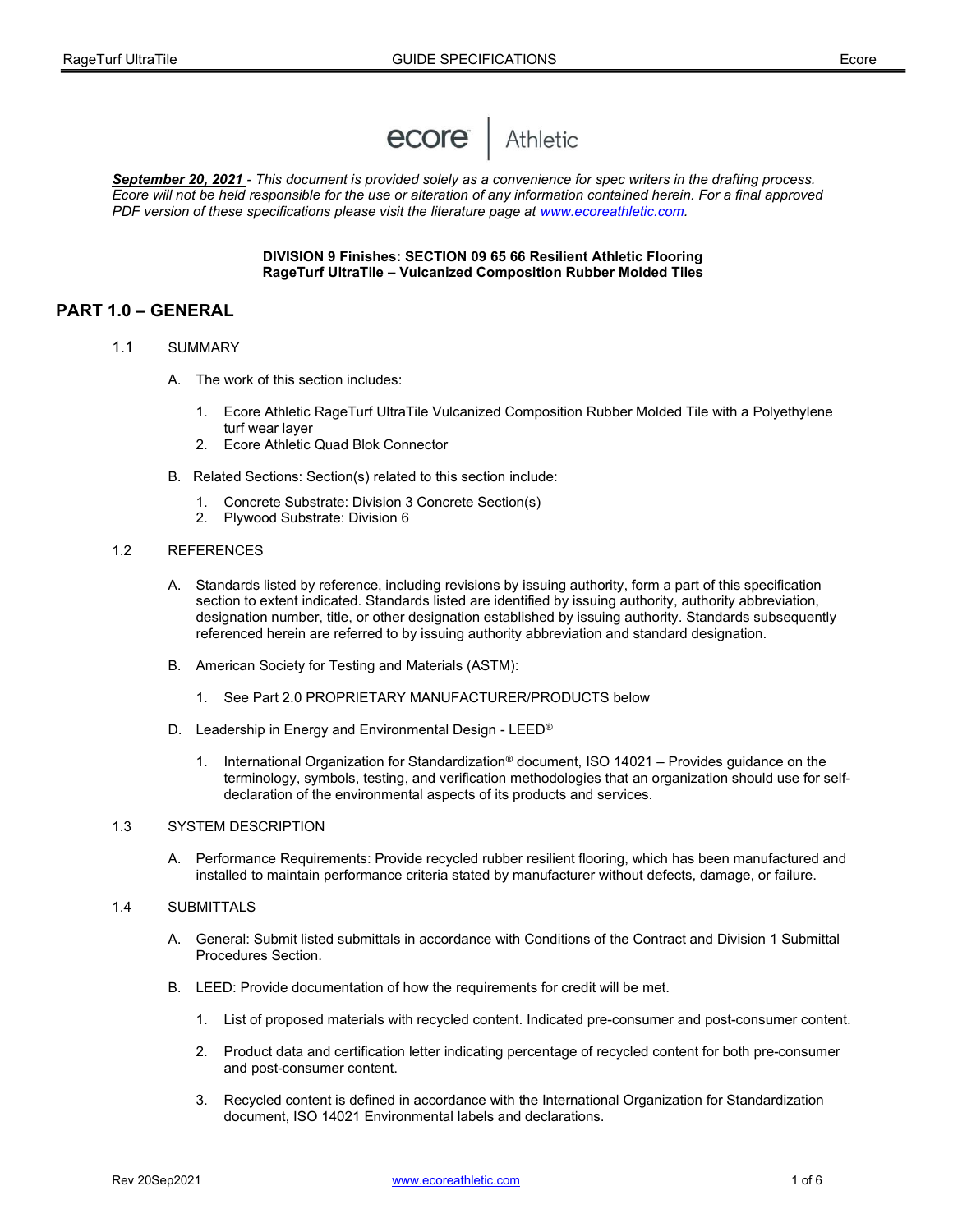- a. Post-consumer material waste materials diverted from the waste stream after consumer or commercial use.
- b. Pre-consumer material materials diverted from the waste stream during the manufacturing process. Excluded are regrind, rework, and scrap.
- C. Product Data: Submit product data, including manufacturer's guide specifications product sheet, for specified products.
- D. Shop Drawings: Submit shop drawings showing layout, profiles and product components, including anchorage, accessories, finish colors, patterns, and textures.
- E. Samples: Submit selection and verification samples for finishes, colors, and textures.
- F. Quality Assurance Submittals: Submit the following:
	- 1. Certificates: If required, certification of performance characteristics specified in this document shall be provided by the manufacturer.
	- 2. Manufacturer's Instructions: Manufacturer's installation instructions.

Specifier Note: Coordinate paragraph below with Part 3.5 Field Quality Requirements Article herein. Retain or delete as applicable.

- 3. Manufacturer's Field Reports: Manufacturer's field reports specified herein.
- G. Closeout Submittals: Submit the following:
	- 1. Operation and Maintenance Data: Operation and maintenance data for installed products in accordance with Division 1 Closeout Submittals (Maintenance Data and Operational Data) Section. Include methods for maintaining installed products and precautions against cleaning materials and methods detrimental to finishes and performance.
	- 2. Warranty: Warranty documents specified herein.

#### 1.5 QUALITY ASSURANCE

- A. Qualifications:
	- 1. Installer Qualifications: Installer experienced in performing work of this section who has specialized in installation of work similar to that required for this project.
		- a. Certificate: When requested, submit certificate, indicating qualification.
	- 2. Manufacturer's Qualifications: Manufacturer capable of providing field service representation during construction and approving application method.

Specifier Note: Paragraph below should list obligations for compliance with specific code requirements particular to this section. General statements to comply with a particular code are typically addressed in Conditions of Contract and Division 1 Regulatory Requirements Section. Repetitive statements should be avoided.

- B. Mock-Ups: Install at project site a job mock-up using acceptable products and manufacturer approved installation methods. Obtain owner and architect's acceptance of finish color, texture and pattern, and workmanship standard. Comply with Division 1 Quality Control (Mock-up Requirements) Section.
	- 1. Mock-Up Size: (Specify mock-up size.)
	- 2. Maintenance: Maintain mock-up during construction for workmanship comparison; remove and legally dispose of mock-up when no longer required.
	- 3. Incorporation: Mock-up may be incorporated into final construction upon owner's approval.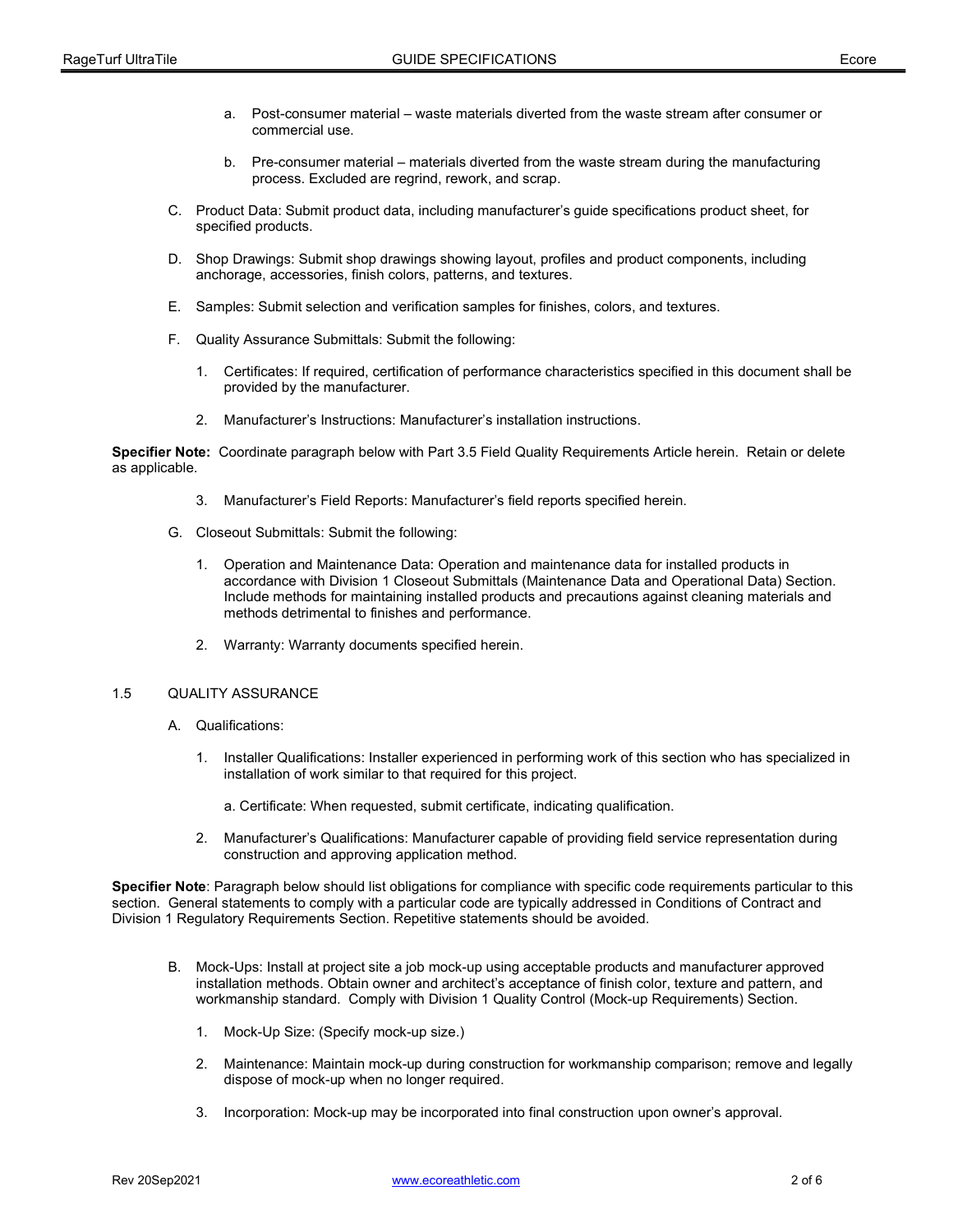- C. Pre-installation Meetings: Conduct pre-installation meeting to verify project requirements, substrate conditions, manufacturer's instructions, and manufacturer's warranty requirements. Comply with Division 1 Project Management and Coordination (Project Meetings) Section.
- D. Pre-installation Testing: Conduct pre-installation testing: (Specify substrate testing; consult with flooring manufacturer.)
- 1.6 DELIVERY, STORAGE & HANDLING
	- A. General: Comply with Division 1 Product Requirements Sections.
	- B. Ordering: Comply with manufacturer's ordering instructions and lead time requirements to avoid construction delays.
	- C. Delivery: Deliver materials in manufacturer's original, unopened, undamaged containers with identification labels intact.
	- D. Storage and Protection: Store materials at temperature and humidity conditions recommended by manufacturer and protect from exposure to harmful weather conditions.

#### 1.7 PROJECT CONDITIONS

- A. Temperature Requirements: Maintain air temperature in spaces where products will be installed for time period before, during, and after installation as recommended by manufacturer.
- B. Field Measurements: Verify actual measurements/openings by field measurements before fabrication; show recorded measurements on shop drawings. Coordinate field measurements and fabrication schedule with construction progress to avoid construction delays.

#### 1.8 WARRANTY

- A. Project Warranty: Refer to Conditions of the Contract for project warranty provisions.
- B. Manufacturer's Warranty: Submit, for owner's acceptance, manufacturer's standard warranty document executed by authorized company official. Manufacturer's warranty is in addition to and not a limitation of, other rights owner may have under Contract Documents.

Specifier Note: Coordinate paragraph below with manufacturer's warranty requirements.

1. Warranty Period: (Specify term) years commencing on Date of Substantial Completion.

#### 1.9 MAINTENANCE

 A. Extra Materials: Deliver to owner extra materials from same production run as products installed. Package products with protective covering and identify with descriptive labels. Comply with Division 1 Closeout Submittals (Maintenance Materials) Section.

Specifier Note: Revise paragraph below, specifying size and percentage as required for project.

- 1. Quantity: Furnish quantity of recycled rubber flooring units equal to (specify %) of amount installed.
- 2. Delivery, Storage, and Protection: Comply with owner's requirements for delivery, storage, and protection of extra materials.
- 3. Cleaning: Furnish flooring manufacture's neutral cleaner for initial cleaning and maintenance of the finished floor surface.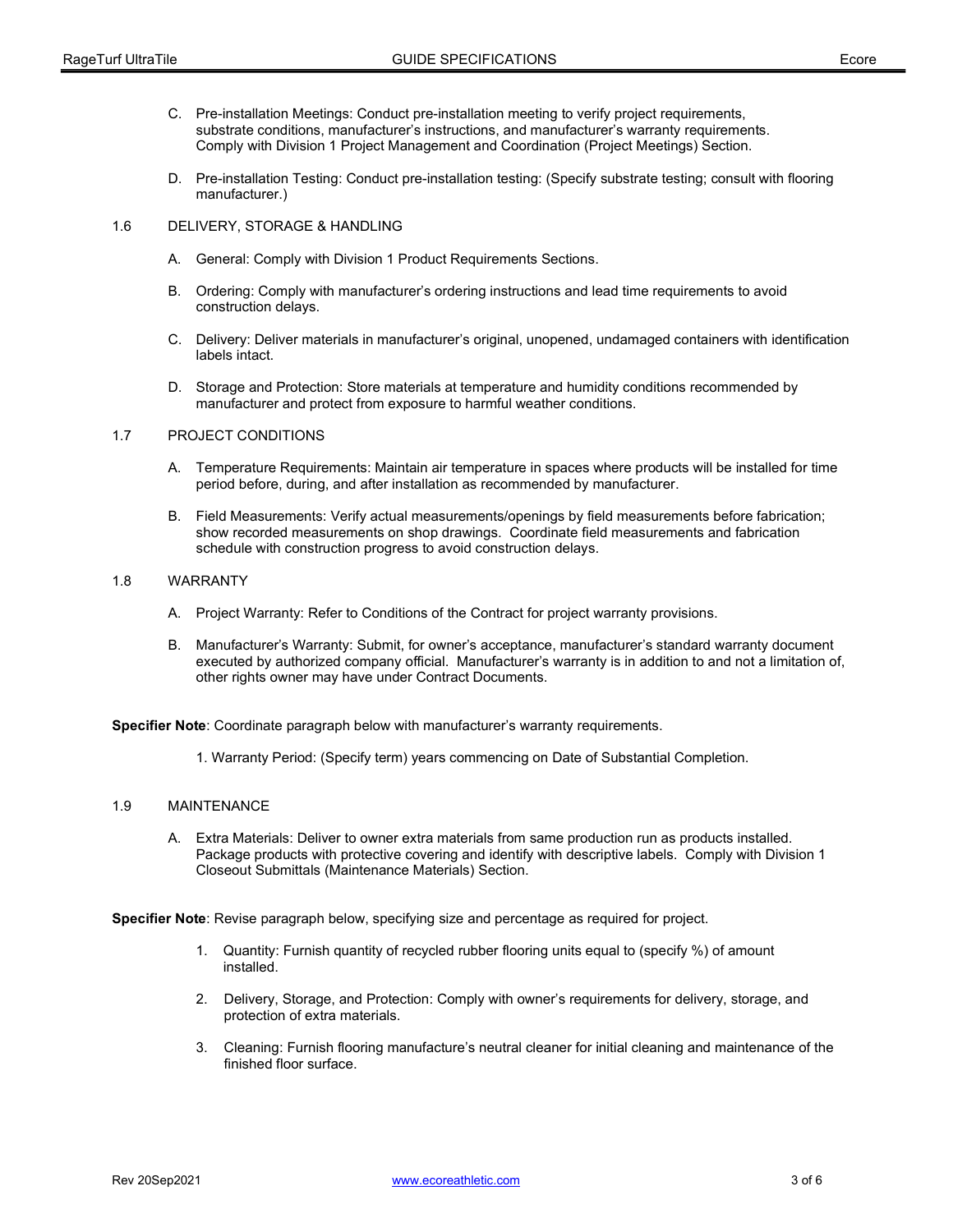# PART 2.0 – PROPRIETARY MANUFACTURER/PRODUCTS

Specifier Note: Retain article below for proprietary method specification. Add protect attributes, performance characteristics, material standards, and descriptions as applicable. Use of such phrases as "or equal" or "or approved equal" or similar phrases may cause ambiguity in specifications. Such phrases require verification (procedural, legal, and regulatory) and assignment of responsibility for determining "or equal" products.

### 2.1 MANUFACTURER: Ecore

 A. Address: 715 Fountain Ave., Lancaster, PA 17601: Telephone: (866) 795-2732; (717) 295-3400; Fax (717) 295-3414; Email: info@ecoreathletic.com

## 2.2 PROPRIETARY PRODUCT(S)

- A. Ecore Athletic RageTurf UltraTile Vulcanized Composition Rubber Molded Tile with a Polyethylene turf wear layer
	- 1. Ecore Athletic RageTurf UltraTile
	- 2. Ecore Athletic Quad Blok Connector

### 2.3.1 Ecore Athletic RageTurf UltraTile

| Ecore Athletic RageTurf UltraTile Vulcanized Composition Rubber Molded Tile with a Polyethylene Turf Wear |                                 |                                       |  |  |
|-----------------------------------------------------------------------------------------------------------|---------------------------------|---------------------------------------|--|--|
| Layer                                                                                                     |                                 |                                       |  |  |
| 1" tile configuration with cylindrical support feet for water drainage                                    |                                 |                                       |  |  |
| <b>Performance Criteria</b>                                                                               | <b>Test Method</b>              | <b>Result</b>                         |  |  |
| Tile Dimensions                                                                                           | Manufacturer                    | 24" x 24" x 1"                        |  |  |
| <b>Standard Tolerances</b>                                                                                | Manufacturer                    | Length, width & thickness: $\pm$ 1/8" |  |  |
| Slip Resistance / Coef. of Friction                                                                       | ASTM D2047                      | 0.87                                  |  |  |
| Force Reduction / Impact/ Energy<br>Abatement                                                             | Deltec Field test, 5 kg<br>mass | 60.3%                                 |  |  |
| <b>Energy Restitution</b>                                                                                 | Deltec Field test               | 36.9%                                 |  |  |
| <b>Vertical Deformation</b>                                                                               | Deltec Field test               | $7.2 \text{ mm}$                      |  |  |
| g-max                                                                                                     | Clegg                           | 52                                    |  |  |
| Flammability                                                                                              | ASTM D2859 Pill Test            | ⊩Pass                                 |  |  |
| Delta IIC                                                                                                 | <b>ASTM E2179</b>               | 36                                    |  |  |
| <b>IIC</b>                                                                                                | ASTM E492                       | 70                                    |  |  |

2.3.2 Quad Blok 4.74" x 4.74" Connection System

| Quad Blok 4.74" x 4.74" Connector<br>Vulcanized Composition Rubber granules encapsulated in a wear and water-resistant elastomeric network |                  |                                                |  |
|--------------------------------------------------------------------------------------------------------------------------------------------|------------------|------------------------------------------------|--|
| <b>Dimensions</b>                                                                                                                          | Manufacturer     | 4.74" x 4.74" x 15/32" (12 cm x 12 cm x 12 mm) |  |
| Density                                                                                                                                    | ASTM D297        | 46 lbs. / cu. Ft. minimum                      |  |
| Tensile Strength                                                                                                                           | ASTM D412, Die C | 116 psi. minimum                               |  |

#### 2.02 PRODUCT SUBSTITUTIONS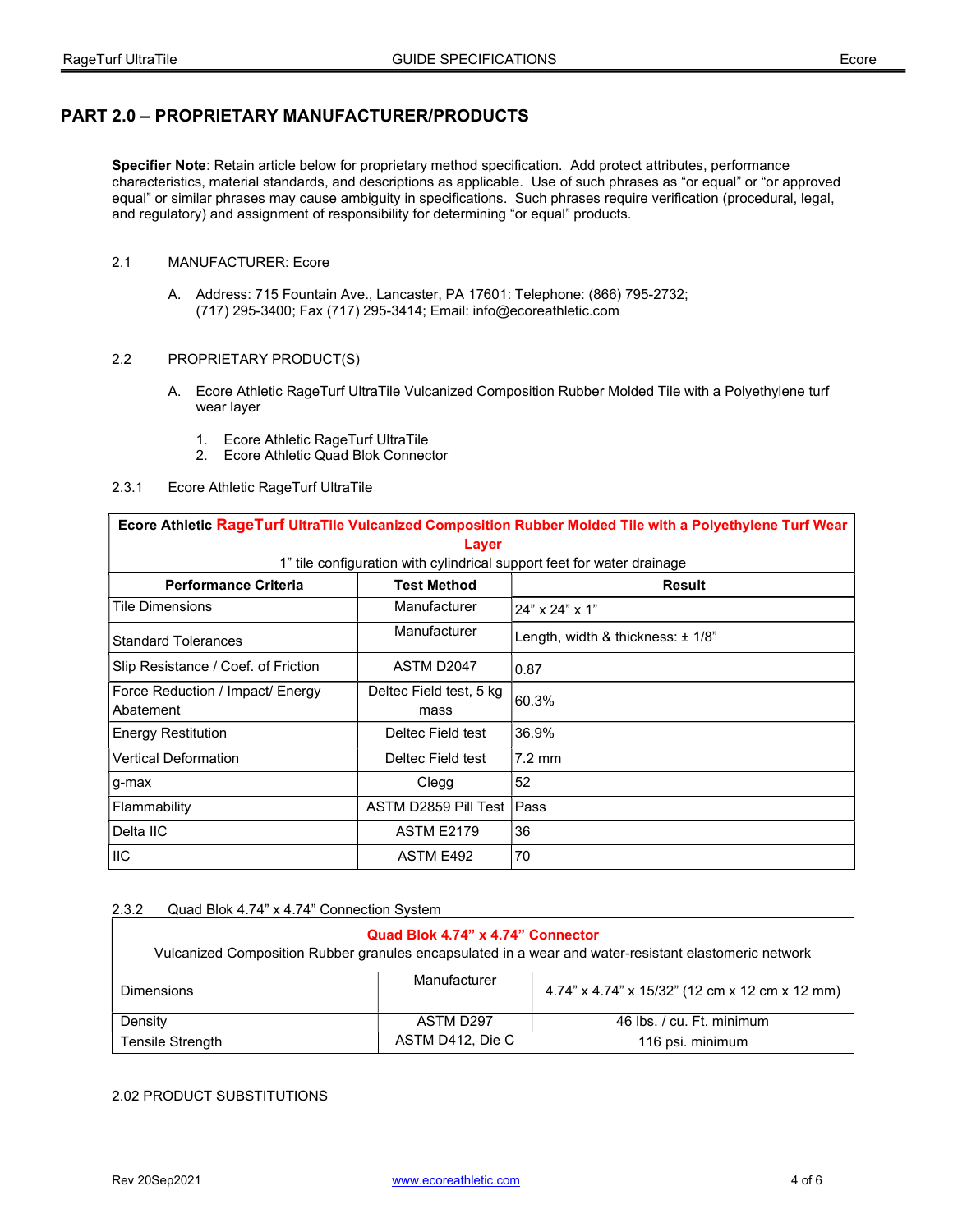A. Substitutions: No substitutions permitted.

### 2.03 RELATED MATERIALS

A. Related Materials: Refer to other sections listed in Related Sections paragraph herein for related materials.

### 2.04 SOURCE QUALITY

A. Source Quality: Obtain recycled rubber resilient flooring materials from a single manufacturer.

# PART 3.0 – EXECUTION

Specifier Note: Revise article below to suit project requirements and specifier's practice.

## 3.01 MANUFACTURER'S INSTRUCTIONS

 A. Compliance: Comply with manufacturer's product data, including product technical bulletins, product catalog installation instructions, and product carton instructions for installation.

#### 3.02 EXAMINATION

 A. Site Verification of Conditions: Verify substrate conditions, which have been previously installed under other sections, are acceptable for product installation in accordance with manufacturer's instructions.

## 3.03 PREPARATION

A. Surface Preparation: [Specify applicable product preparation requirements.]

Specifier Note: Coordinate article below with manufacturer's recommended installation details and requirements.

#### 3.04 ERECTION / INSTALLATION / APPLICATION / CONSTRUCTION

- A. Installation: Comply with Installation Manual for installation procedures and techniques.
- B. Finish Color/Textures/Patterns: [Specify installation finishes coordinated with finishes specified in Part 2 Products.]
- C. Related Products Installation: Refer to other sections listed in Related Sections paragraph herein.

### 3.05 FIELD QUALITY REQUIREMENTS

Specifier Note: Edit paragraph below. Establish number and duration of periodic site visits with owner and manufacturer and specify below. Consult with manufacturer for services required. Coordinate paragraph below with Division 1 Quality Assurance Section and Part 1 Quality Assurance Submittals herein. Delete if manufacturer's field service not required.

- A. Manufacturer's Field Services: Upon Owner's request, provide manufacturer's field service, consisting of product use recommendations and periodic site visits for inspection of product installation in accordance with manufacturer's instructions.
	- 1. Site Visits: [Specify number and duration of periodic site visits.]

#### 3.06 CLEANING

 A. Cleaning: Remove temporary coverings and protection of adjacent work areas. Repair or replace damaged installed products. Clean installed products in accordance with manufacturer's instructions prior to owner's acceptance. Remove construction debris from project site and legally dispose of debris.